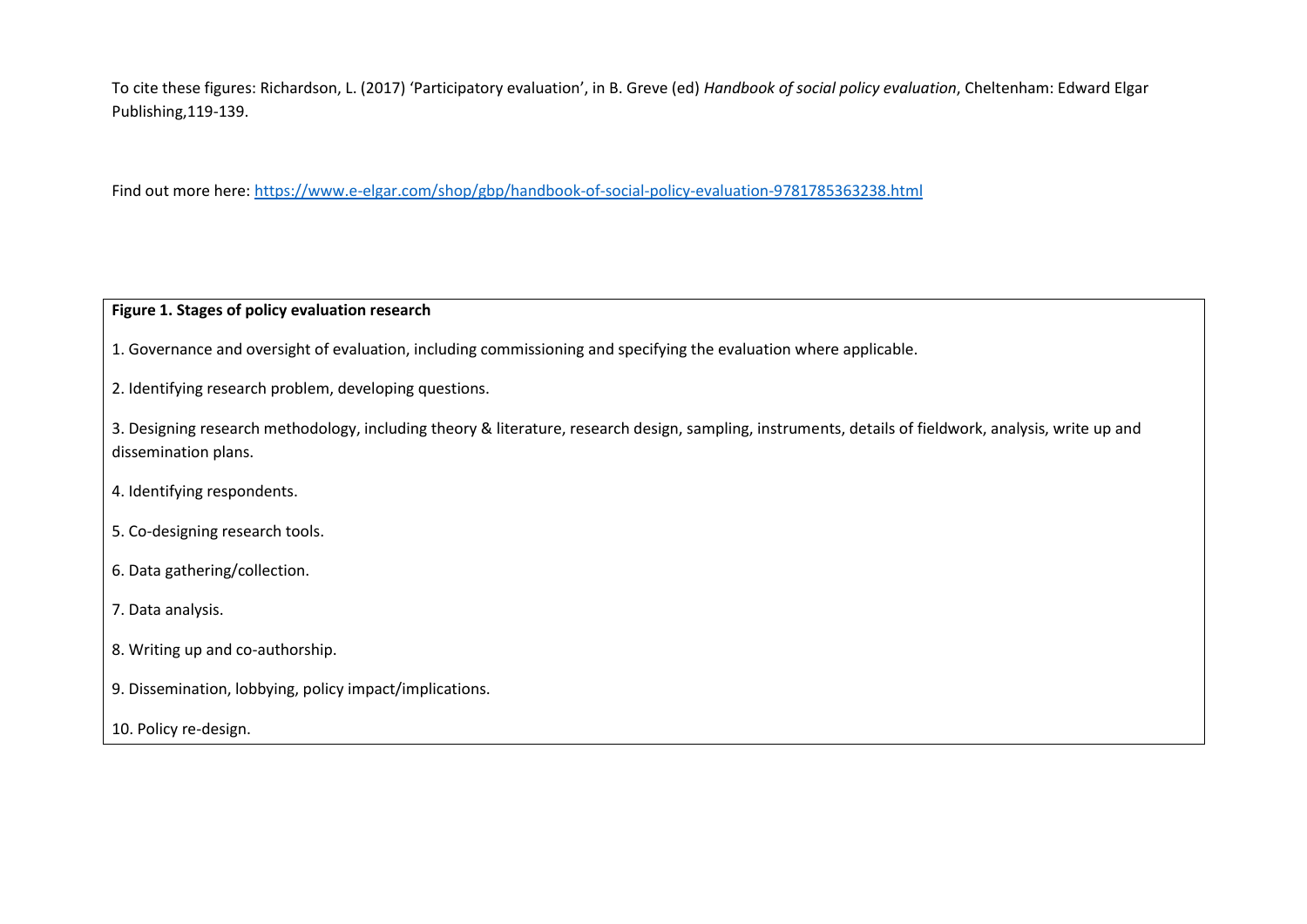## **Figure 2. Stages of evaluation by levels of challenge and skill**

| Lower                                                   |
|---------------------------------------------------------|
| 6. Data gathering/collection.                           |
| 4. Identifying respondents.                             |
| Medium                                                  |
| 5. Co-designing research tools.                         |
| 9. Dissemination, lobbying, policy impact/implications. |
| 7. Data analysis.                                       |
| 10. Policy re-design.                                   |
| Higher                                                  |
| 1. Governance and oversight of evaluation.              |
| 2. Identifying research problem, developing questions.  |
| 3. Designing research methodology.                      |
| 8. Writing up and co-authorship.                        |
|                                                         |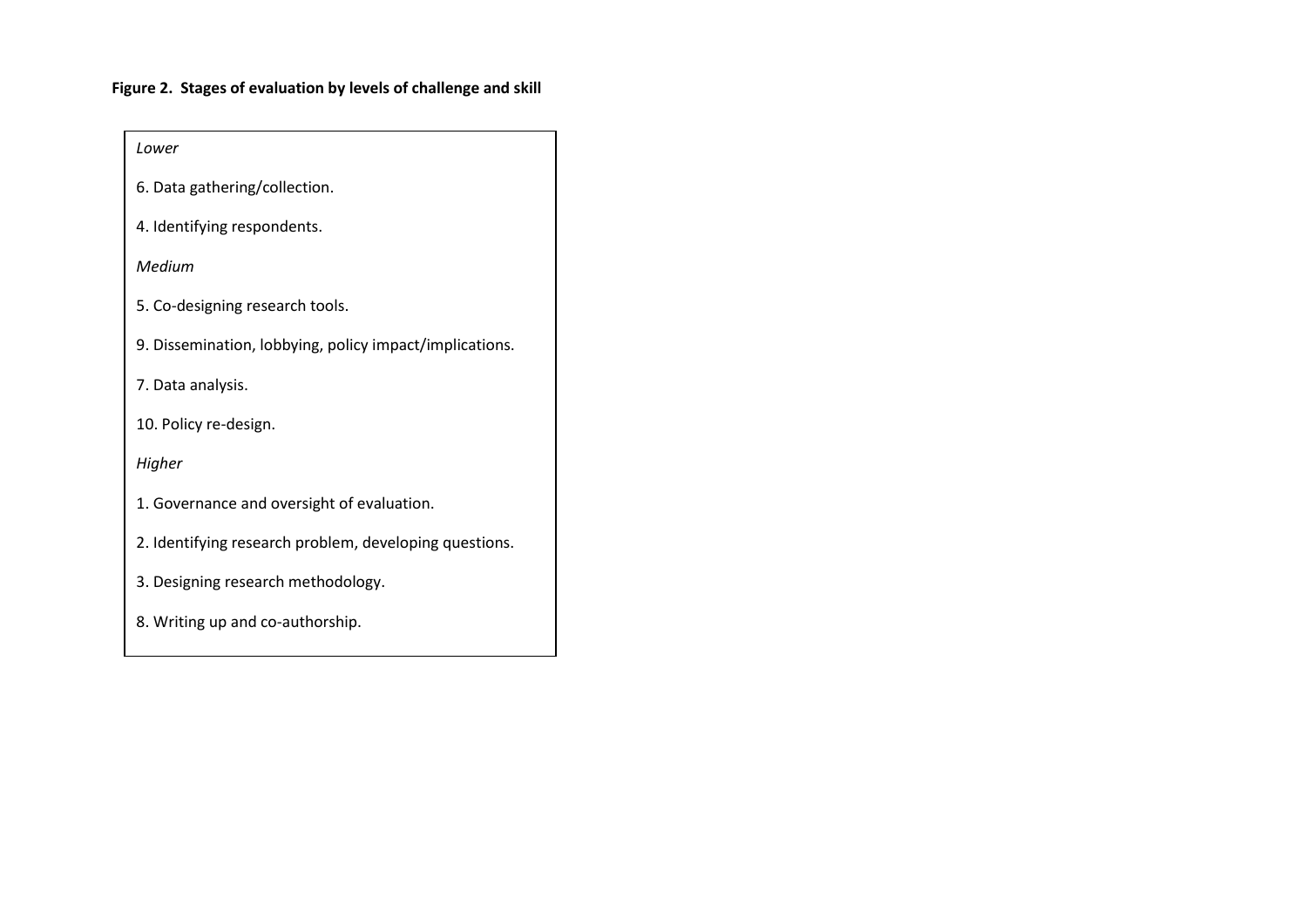## **Figure 3. Summary of rationales and benefits of participation**

| <b>Type of</b>     | Rationale/benefit                             |
|--------------------|-----------------------------------------------|
| argument           |                                               |
| <b>Value-based</b> | Right to be involved/have voice; empowering   |
|                    | Respect different expertise                   |
|                    | Opens up science - democratises               |
| <b>Ends-based</b>  | Better research through lay knowledge         |
|                    | Builds trust and traction in science & policy |
|                    | Way of getting mass data collection           |
|                    | Access hard to research groups and topics     |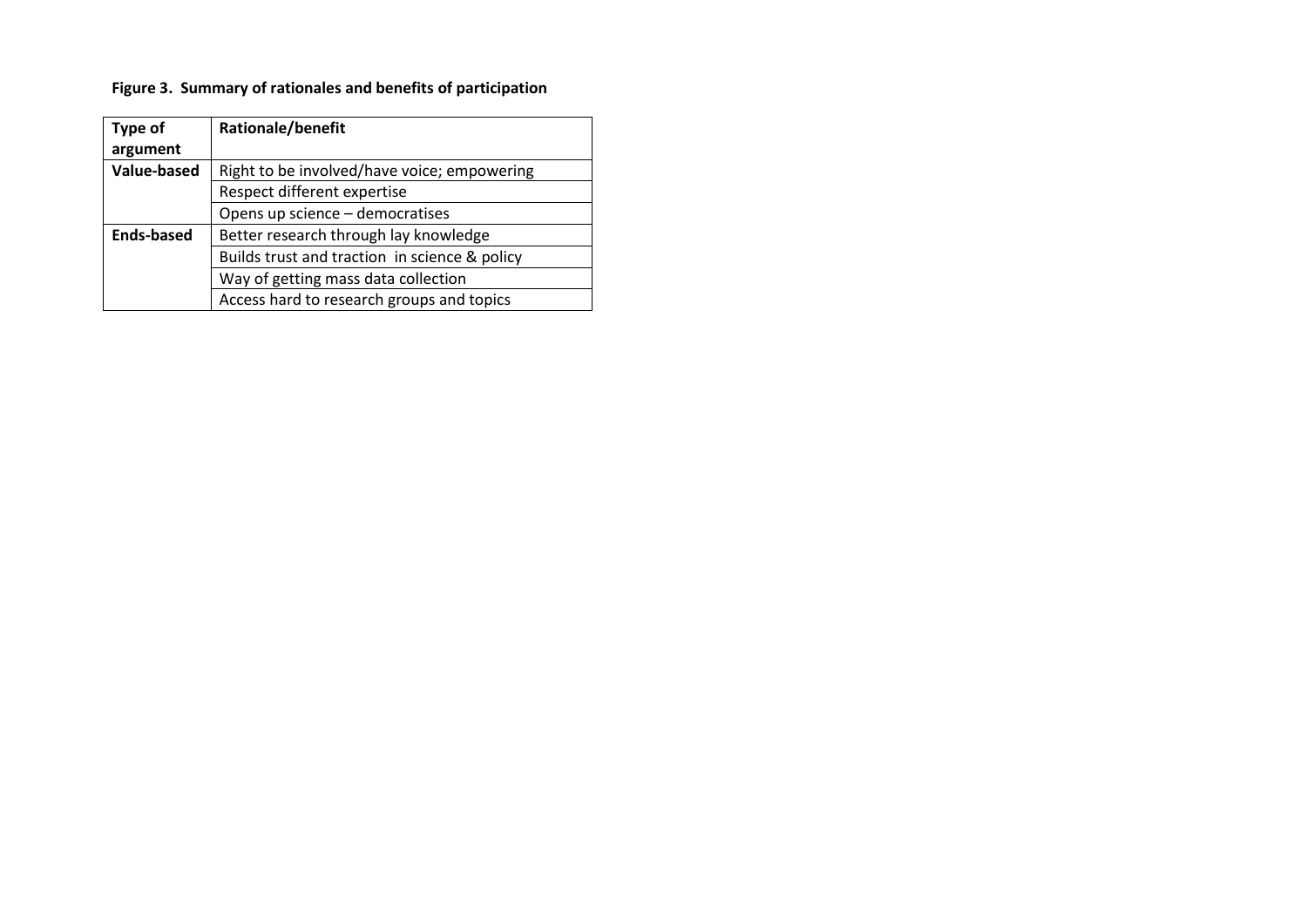## **Figure 4. Practical implications of rationales for participation**

| Type of          | Rationale/benefit                                                      | <b>Stage of research</b><br><b>Other considerations</b>          |                           | <b>Challenge &amp;</b><br>skill levels |
|------------------|------------------------------------------------------------------------|------------------------------------------------------------------|---------------------------|----------------------------------------|
| argument         |                                                                        |                                                                  |                           |                                        |
| Value-           | Right to be                                                            | 1. Governance and oversight of evaluation<br>History of negative |                           | High                                   |
| based            | involved/have                                                          | 2. Identifying research problem                                  | relationships             |                                        |
|                  | voice                                                                  | 3. Designing research methodology                                | Sample includes           |                                        |
|                  | Empowering                                                             | 8. Writing up and co-authorship                                  | 'marginalised' groups     |                                        |
|                  | Respect different                                                      | 2. Identifying research problem (framing the issue)              | Intractable issues        | Medium                                 |
|                  | expertise                                                              | 4. Identifying respondents                                       | Lack of intelligence &    |                                        |
|                  |                                                                        | 5. Co-designing research tools                                   | evidence                  |                                        |
|                  |                                                                        | 7. Data analysis                                                 |                           |                                        |
|                  |                                                                        | 9. Dissemination, lobbying, policy impact/implications           |                           |                                        |
|                  |                                                                        | 10. Policy re-design                                             |                           |                                        |
| Opens up science |                                                                        | 6. Data gathering/collection, and/or                             | Intractable issues        | Low                                    |
|                  | - democratises                                                         | 1. Governance and oversight of evaluation                        | Controversial             |                                        |
|                  |                                                                        | 2. Identifying research problem (framing the issue)              | and/or highly specialised |                                        |
|                  |                                                                        | 3. Designing research methodology                                | technical debates         |                                        |
|                  |                                                                        | 5. Co-designing research tools                                   |                           | Medium, to                             |
|                  |                                                                        | 8. Writing up and co-authorship                                  |                           | high                                   |
|                  |                                                                        | 9. Dissemination, lobbying, policy impact/implications           |                           |                                        |
| Ends-            | 2. Identifying research problem (framing the issue)<br>Better research |                                                                  | Lack of intelligence &    | Medium to                              |
| based            | through lay                                                            | 3. Designing research methodology                                | evidence                  | high                                   |
|                  | knowledge                                                              | 4. Identifying respondents                                       |                           |                                        |
|                  |                                                                        | 5. Co-designing research tools                                   |                           |                                        |
|                  |                                                                        | 7. Data analysis                                                 |                           |                                        |
| Builds trust and |                                                                        | 1. Governance and oversight of evaluation                        | Weak integration of       | Medium to                              |
|                  | traction in                                                            | 2. Identifying research problem (framing the issue)              | research into policy      | high                                   |
|                  | science & policy                                                       | 7. Data analysis                                                 | Intractable debates       |                                        |
|                  |                                                                        | 8. Writing up and co-authorship                                  | Controversial and/or      |                                        |
|                  |                                                                        | 9. Dissemination, lobbying, policy impact/implications           | specialised technical     |                                        |
|                  |                                                                        | 10. Policy re-design                                             | debates                   |                                        |
|                  | Way of getting                                                         | 6. Data gathering/collection                                     | Data hard to access in    | Low                                    |
|                  | mass data                                                              | And possibly also:                                               | conventional ways         |                                        |
| collection       |                                                                        | 4. Identifying respondents                                       | Accessible data protocols | Low to                                 |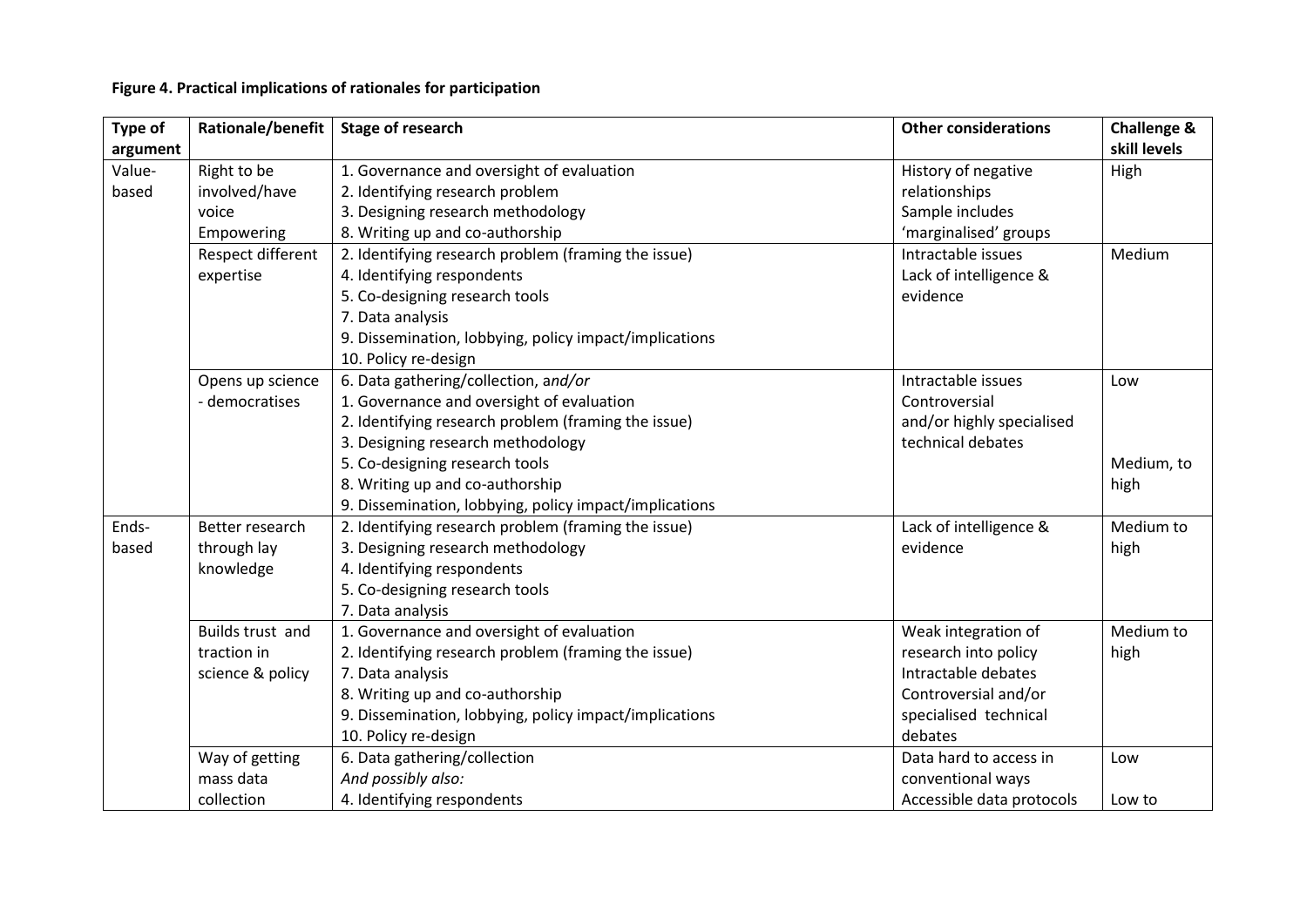| 5. Co-designing research tools |                 |                                | allow standardised data | medium |
|--------------------------------|-----------------|--------------------------------|-------------------------|--------|
|                                |                 | 7. Data analysis               | collection              |        |
|                                | Access hard to  | 4. Identifying respondents     | Sample includes         | Low to |
|                                | research groups | 5. Co-designing research tools | 'marginalised' groups   | medium |
|                                | and topics      | 6. Data gathering/collection   | Topic is less visible   |        |
|                                |                 |                                | Presence of networks.   |        |